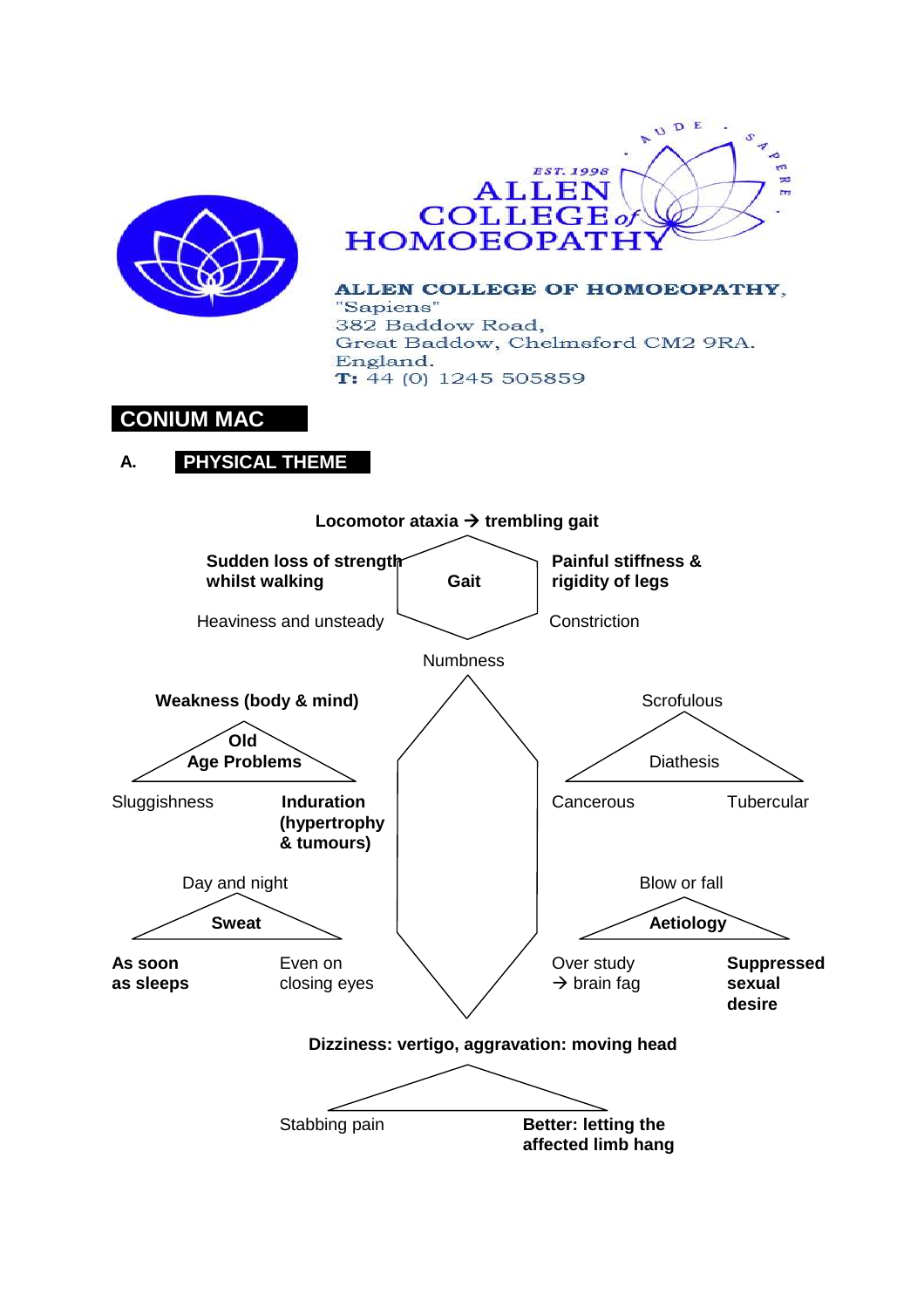### **Physical Clinicals**:

- 1. Neurological disorders, locomotor ataxia; multiple sclerosis.
- 2. Vertigo.
- 3. Osteo-artritis & knee problems.
- 4. Geriatric disorders including neurological & arthritic stiffness, cataract etc.
- 5. Breast tumours (after trauma to the breast).

# **B. MENTAL ESSENCE**



Materialistic or realistic: alternates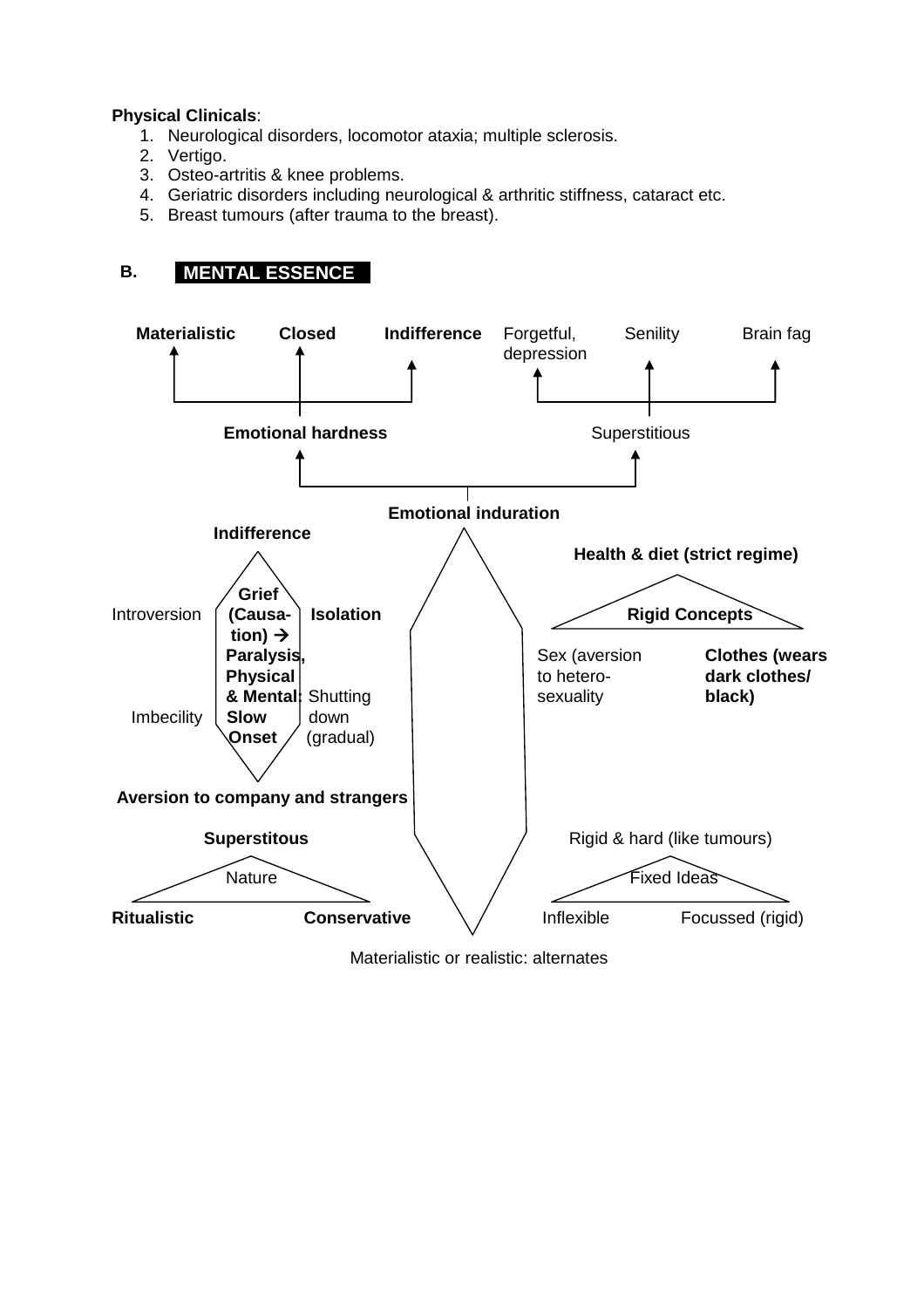

#### **Mental Clinicals**:

- 1. Geriatric disorders, e.g. Dementia.
- 2. Obessesive Compulsive Disorders (rigid, ritualistic and inflexible).
- 3. Indifference & isolation- Depression.

### **C. SPHERE OF ACTION: WEAKEST LINKS**



# **D. CATCH WORDS: KEYNOTES**

Weakness of body (sluggish) and mind (no interest)

Bad effects of suppressed Menopausal and geriatric

sexual desire complaints: vertigo, insomnia, tremor, etc.

## **E. KEYWORDS FOR PERSONALITY PROFILE**